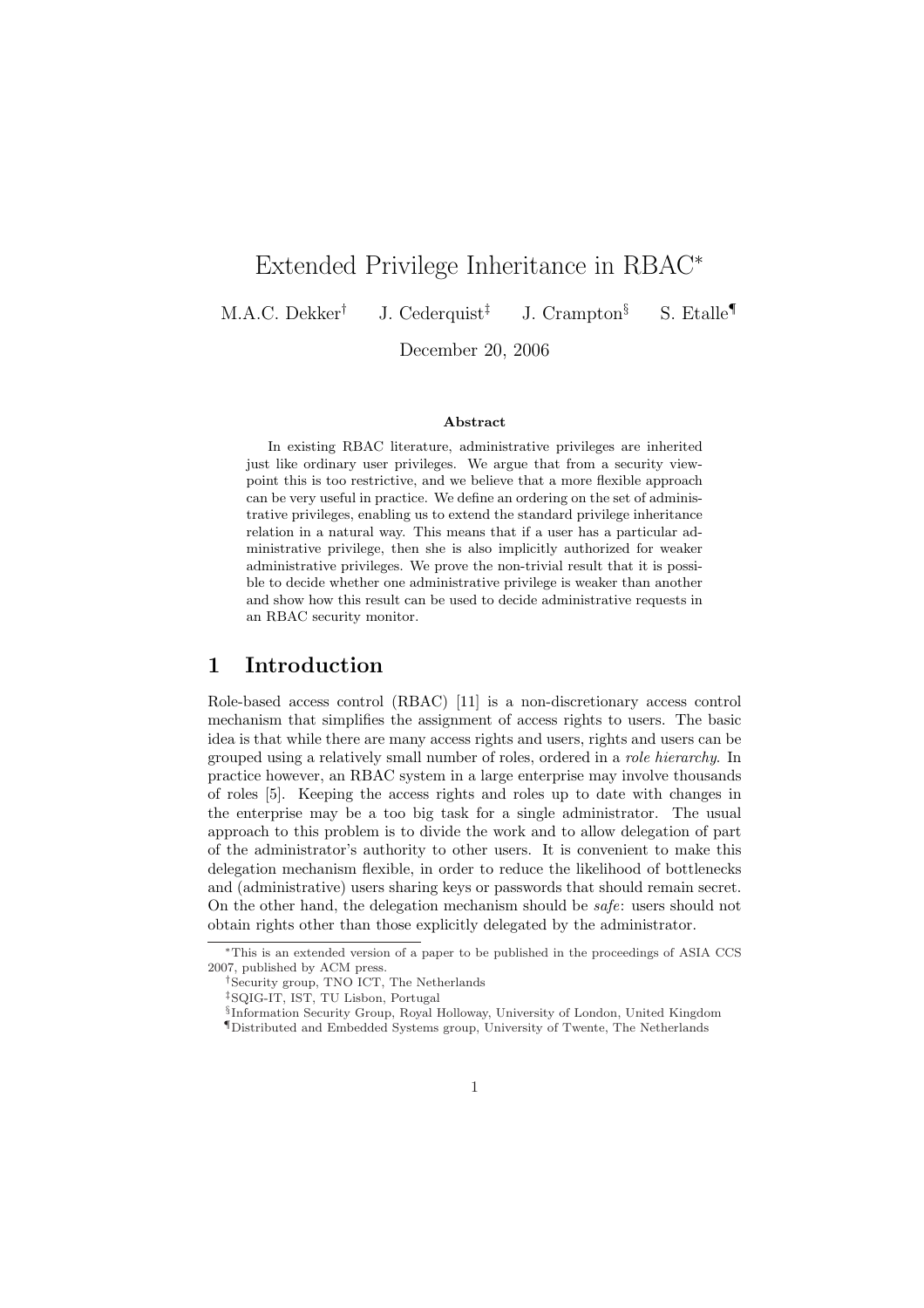Several lines of research address the problem of delegation of administrative privileges in RBAC systems; Ferraiolo et al. [5] compare some of the different approaches. The main issue in these lines of research is how to model administrative privileges, as opposed to the ordinary user privileges, and to decide who should have them. In ARBAC [10] administrative privileges are assigned to a separate hierarchy of administrative roles and defined by specifying a range of roles that can be changed. Crampton and Loizou [4] take a more general approach, by using the same hierarchy for both the administrative privileges and the ordinary user privileges. Using the concept of administrative scope, they define which roles should have administrative privileges over other roles. In the Role-Control Center [5], administrative privileges over roles are defined in terms of views, which are subsets of the role-hierarchy, and they can only be assigned to users assigned to these roles.

In existing RBAC literature [2, 4, 5, 10, 15], administrative privileges are inherited just like ordinary user privileges. We argue that this approach is more restrictive than necessary for safety: consider a simple setting where an administrator has delegated the authority to some user  $u$  to assign a user  $u'$ to a *high* role in the role-hierarchy. When user  $u$  uses this authority, user  $u'$ becomes assigned to the high role, and consequently  $u'$  can also play lower roles. There is no security motivation for not letting user  $u$  assign user  $u'$  directly to (one of) the lower roles. User  $u'$  could play the lower roles anyway. However, in standard RBAC, administrative privileges are not interpreted in this way<sup>1</sup>

In this paper, we define an ordering on the administrative privileges, enabling us to extend the standard privilege inheritance relation in a natural way. This means that if a user has a particular administrative privilege, then she is also implicitly authorized for weaker administrative privileges. Basically, this allows for a more flexible use of administrative privileges. Additionally, we show that the new relation is tractable, and we sketch a possible implementation of the extended inheritance relation. We argue that decentralized management of RBAC becomes more flexible with this extension.

# 2 Preliminaries

In this section we give some definitions about the standard RBAC model [11].

Definition 2.1 (RBAC State) Given the sets U of users, R of roles and P of privileges, we define an RBAC state as a tuple,

 $(UA, RH, PA),$ 

<sup>&</sup>lt;sup>1</sup>It could be argued that an entry in, say, an ARBAC97 relation or the existence of a particular administrative scope, by implication gives additional administrative privileges. This is not, however, mentioned explicitly.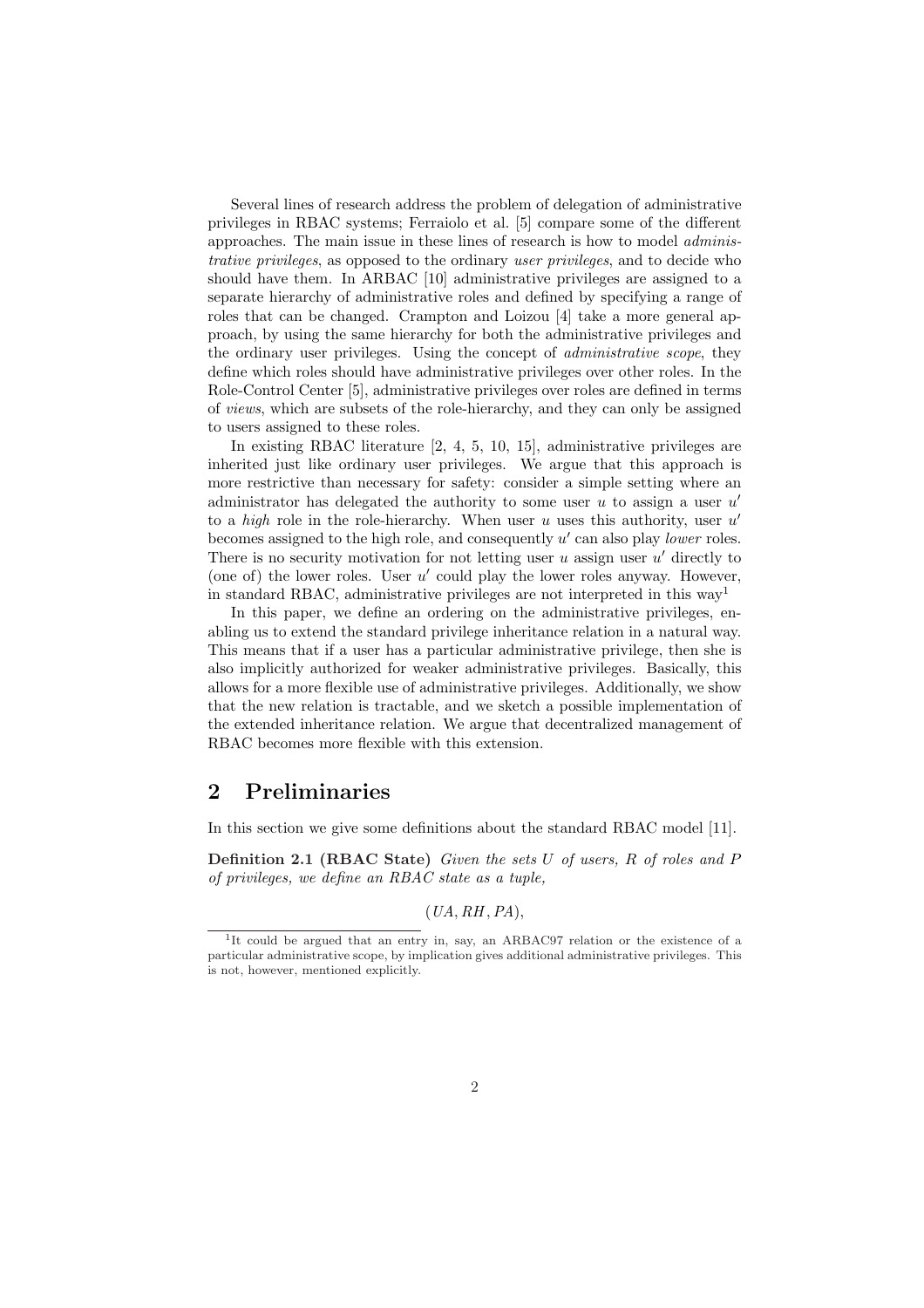where,

$$
UA \subseteq U \times R
$$
  
 
$$
RH \subseteq R \times R \text{ (a directed graph on } R)
$$
  
 
$$
PA \subseteq R \times P.
$$

Here UA determines which users are assigned to which roles in R. The graph  $RH$ is the so-called role-hierarchy and PA determines which privileges are assigned to which roles. A user can play the roles to which it is assigned, and the roles that are below them in the hierarchy. Sometimes  $(r, r') \in RH$  is written as  $r > r'$ . Below we denote the reflexive transitive closure over the graph RH with  $\geq$  (also known as the partial order on RH).

In the RBAC model [11], a user does not get all the privileges associated to the roles it can play: The user has to start a session, in which one or more of the user's roles can be activated. The session gets only all the privileges of the activated roles. Basically, this allows users to operate from sessions with less privileges than they are entitled to, implementing the so-called principle of least privilege. In this paper, for the sake of brevity, we will not be explicit about sessions nor the activations of roles.

Remark 2.2 (About cycles in the role-graph) In some of the existing literature on RBAC, it is required that RH be acyclic, to avoid redundancy. For example, if both  $(a, b) \in RH$  and  $(b, a) \in RH$ , then using the two different names a and b is redundant. Similarly, sometimes RH is required to be transitively reduced; for example, the transitive reduction of  $\{(a, b), (b, c), (a, c)\}\$  removes the last element, because there would be a path anyway from a to c using the other edges.

For the sake of brevity, we ignore such constraints. Actually, we do not assume any set of constraints on RH or PA throughout this paper. The results in this paper apply equally to acyclic and cyclic directed graphs. Moreover, the extension of the privilege inheritance relation, to be introduced in the next section, does not introduce extra cycles (in some cases it removes cycles).

Given an RBAC state, we say that a role r has a privilege p, if  $(r, p) \in PA$ . Additionally, it is common (see below) that privileges of lower roles are available as well, i.e. without the need to activate the lower roles first. This is known as privilege inheritance. See for example the RBAC state shown in Figure 1a. The role  $r_1$  inherits the privilege p assigned to role  $r_2$ . With privilege inheritance the edge from  $r_1$  to  $p$  in Figure 1b is redundant.

Definition 2.3 (Privilege Inheritance) Given an RBAC state (UA, RH, PA), a role r has the privilege p, denoted  $r \rightarrow p$ , only if

$$
r \geq r'
$$
 and  $(r', p) \in PA$  for some  $r' \in R$ .

 $\sim$ 

When a user activates a role in a session, this session acquires all the privileges of the role.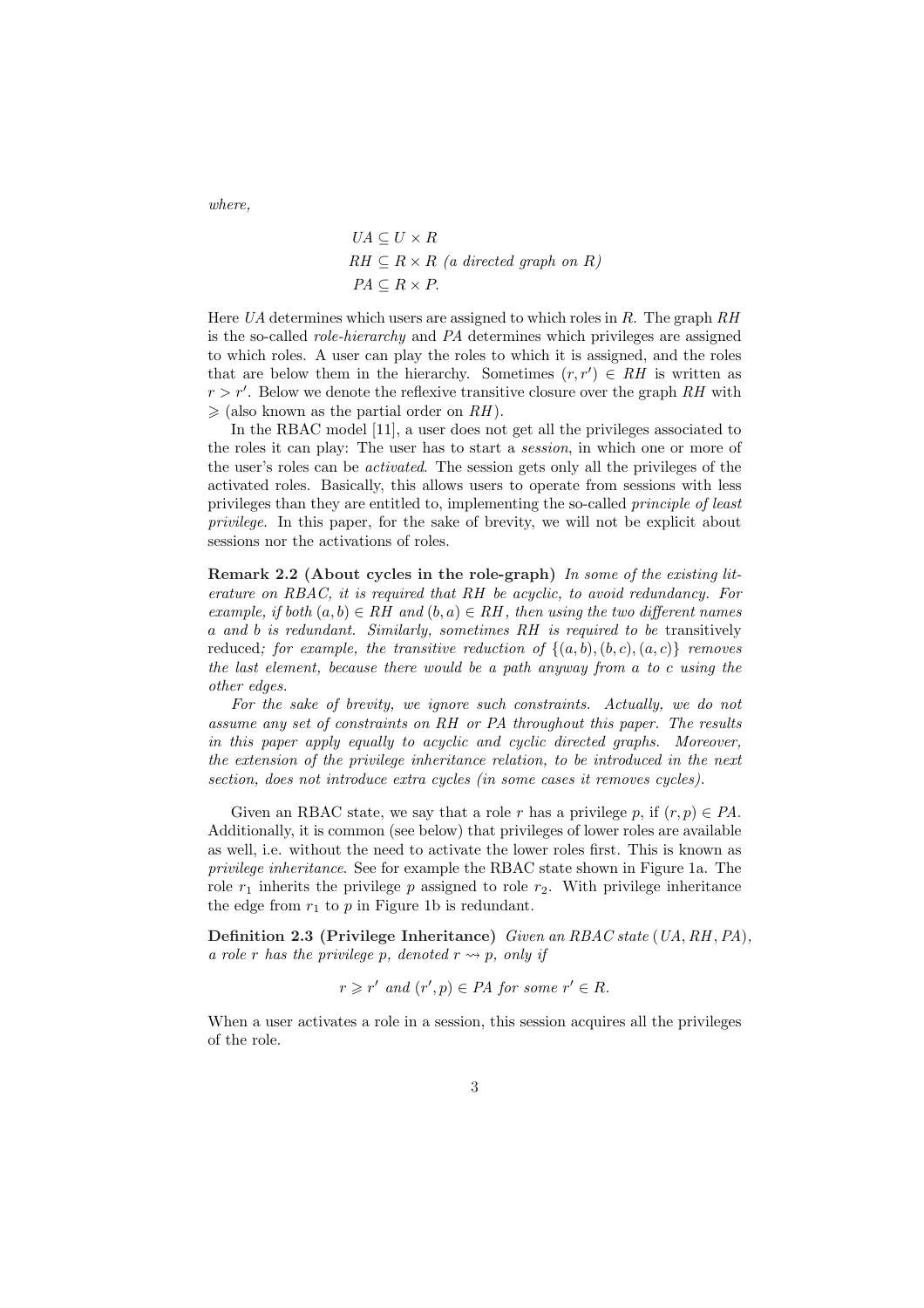

Figure 1: Two sample RBAC states. With privilege inheritance the extra edge on the right is redundant.

The advantage of privilege inheritance in RBAC is that it allows users in a high role, to also use privileges of a lower role, without activating that lower role. This is a well-known feature of RBAC, which can be used to avoid repetitive definitions in the RBAC state (like the edge between  $r_1$  and  $p$ ).

# 3 A Different View on Administrative Privileges

Privileges can be divided into user privileges and administrative privileges [11]. While user privileges allow actions on objects (such as printing files or viewing records), administrative privileges, allow actions on the RBAC state itself, e.g. adding an edge from one role to another. Here we assume that user privileges form a *finite* set of atomic privileges, denoted by  $Q$ , that corresponds to a finite set of actions on objects. On the other hand, the set of administrative privileges is necessarily infinite, because privileges about administrative privileges are included as well. We formalize the full set of privileges by defining a grammar that encompasses both user privileges and administrative privileges.

Definition 3.1 (Privilege Grammar) Given the sets U of users, R of roles and  $Q$  of user privileges, the set of all privileges  $P$  is defined by the following grammar:

 $p ::= q | addUser(u,r) | addEdge(r,r') | addPrivilege(r,p),$ 

where  $u \in U$ ,  $q \in Q$  and  $r, r' \in R$ .

Each administrative privilege corresponds to an administrative action. The privilege  $addUser(u, r)$  allows the action of adding a member u to the role r. The privilege  $addEdge(r_1, r_2)$  allows the action of adding an edge from role  $r_1$  to  $r<sub>2</sub>$ . The construct *addPrivilege* is a grammatical connective and consequently as mentioned above - the set  $P$  is infinite despite the fact that the sets of users, roles and user privileges are all finite. In the existing literature the number of administrative levels (in other words, the number of nestings of the addPrivilege connective) is sometimes restricted to one [11] or to two levels [15]. We agree that administrative privileges with multiple levels of administration might not be useful in some implementations. However, here we take a general approach, and we let the administrators choose which administrative privileges to use. We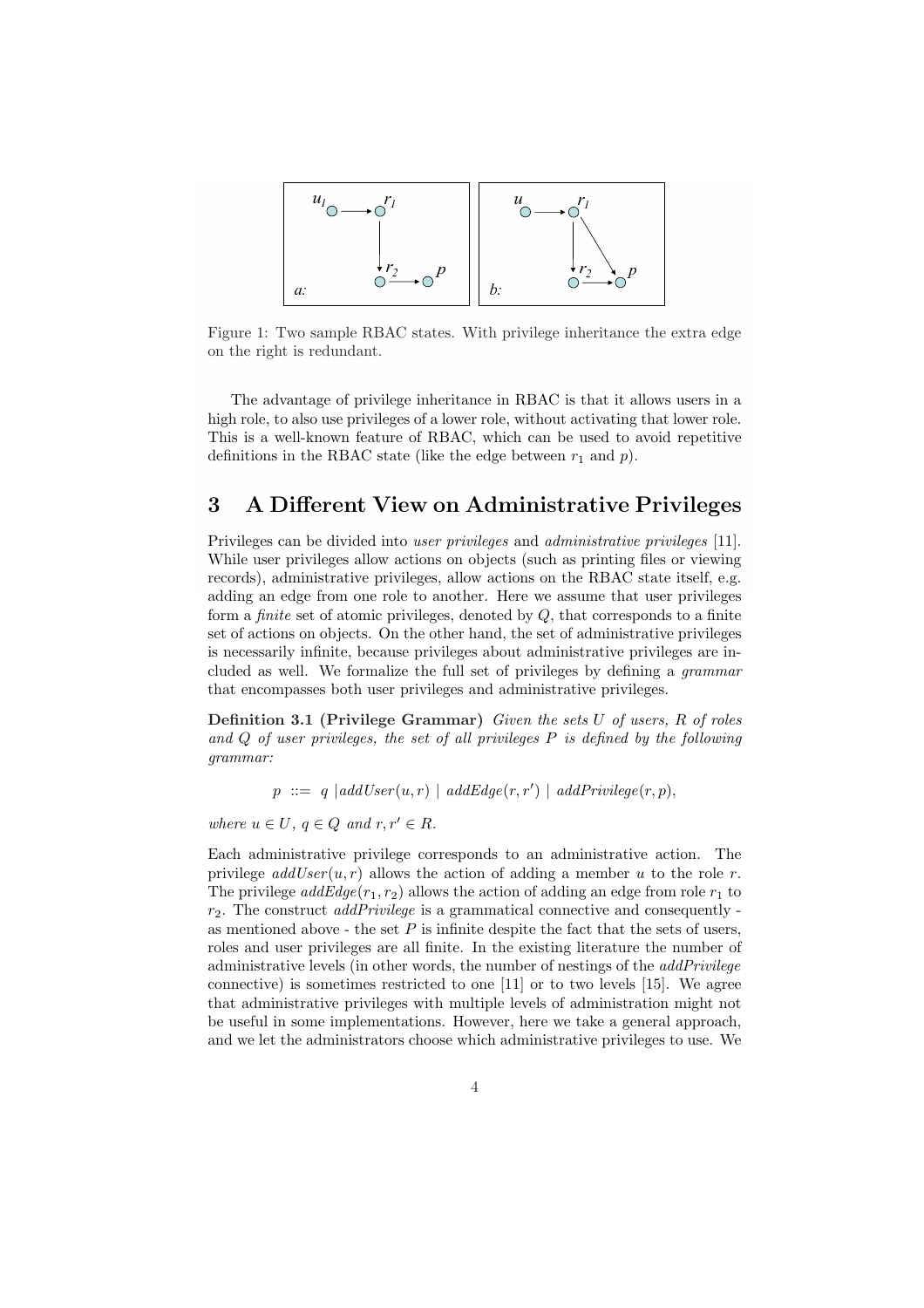should mention also that most existing models constrain the roles that can have administrative privileges, for example to prevent low roles obtaining privileges to change membership of higher roles [4]. We do not make choices with respect to such constraints.

In most existing literature on the administration of RBAC systems some constraints are assumed that restrict which roles should have administrative privileges over others. For example, in the original RBAC model, administrative privileges can only be assigned to a separate set of administrative roles. In the RCC model [5] a role can only assign a privilege if the role itself has that privilege. In the RHA model [4] a role only has the privilege to administer other roles that are in its administrative scope. We do not exclude any of these choices and we assume that, in principle, any role can be assigned any administrative privilege. In the sequel, we focus on the inheritance of administrative privileges.

#### 3.1 Extended Privilege Inheritance

An RBAC state is denoted by a triple  $(UA, RH, PA)$ , containing the user-role assignments, the edges between roles and the privilege assignments to roles. A well-known feature of RBAC is *privilege inheritance* [11], by which a role has the privileges to which it is explicitly assigned, and additionally, the privileges of lower roles.

Definition 3.2 (Standard Privilege Inheritance) Let (UA, RH ,PA) denote an RBAC state and let  $\geqslant$  denote the reflexive transitive closure of RH, we say that a role r has the privilege p, denoted by  $r \rightarrow p$ , iff

$$
r \geq r'
$$
 and  $(r', p) \in PA$  for some  $r' \in R$ .

We argue that the standard privilege inheritance is inadequate for administrative privileges. Take for example a role  $r$  with the privilege to add an edge e from  $r_2$  to  $r_3$ . The role r does not have the privilege to add an edge from  $r_2$ to any role below  $r_3$ , nor the privilege to add an edge from any role above  $r_2$  to  $r<sub>3</sub>$ . However, from a security point of view this makes no sense, because with edge  $e$  in place there would be anyway a path to roles below  $r_3$ , or a path from roles above  $r_2$ . The standard RBAC privilege inheritance however does not capture this, and treats administrative privileges like ordinary user privileges. In Figure 2 we show the six different cases where administrative privileges yield weaker administrative privileges. For example, in Figure 2a, the (administrative) privilege to assign user u to role  $r_1$  (the dashed edge) is stronger than the privilege to assign user u to role  $r_2$ . In Figure 2b, the privilege to add an edge between  $r_1$  and  $r_2$  (the dashed arrow) is stronger than the privilege to add only user u to role  $r_2$ . And so on. We formalize this ordering by the following definition.

Definition 3.3 (Privilege Ordering) Let  $(UA, RH, PA)$  be an RBAC state, let  $p, p_1, p_2$  be privileges in P, let Q be the subset of user privileges in P, and let  $r_1, r_2, r_3, r_4$  be roles in R. We define the relation  $\rightarrow$  as the smallest relation satisfying: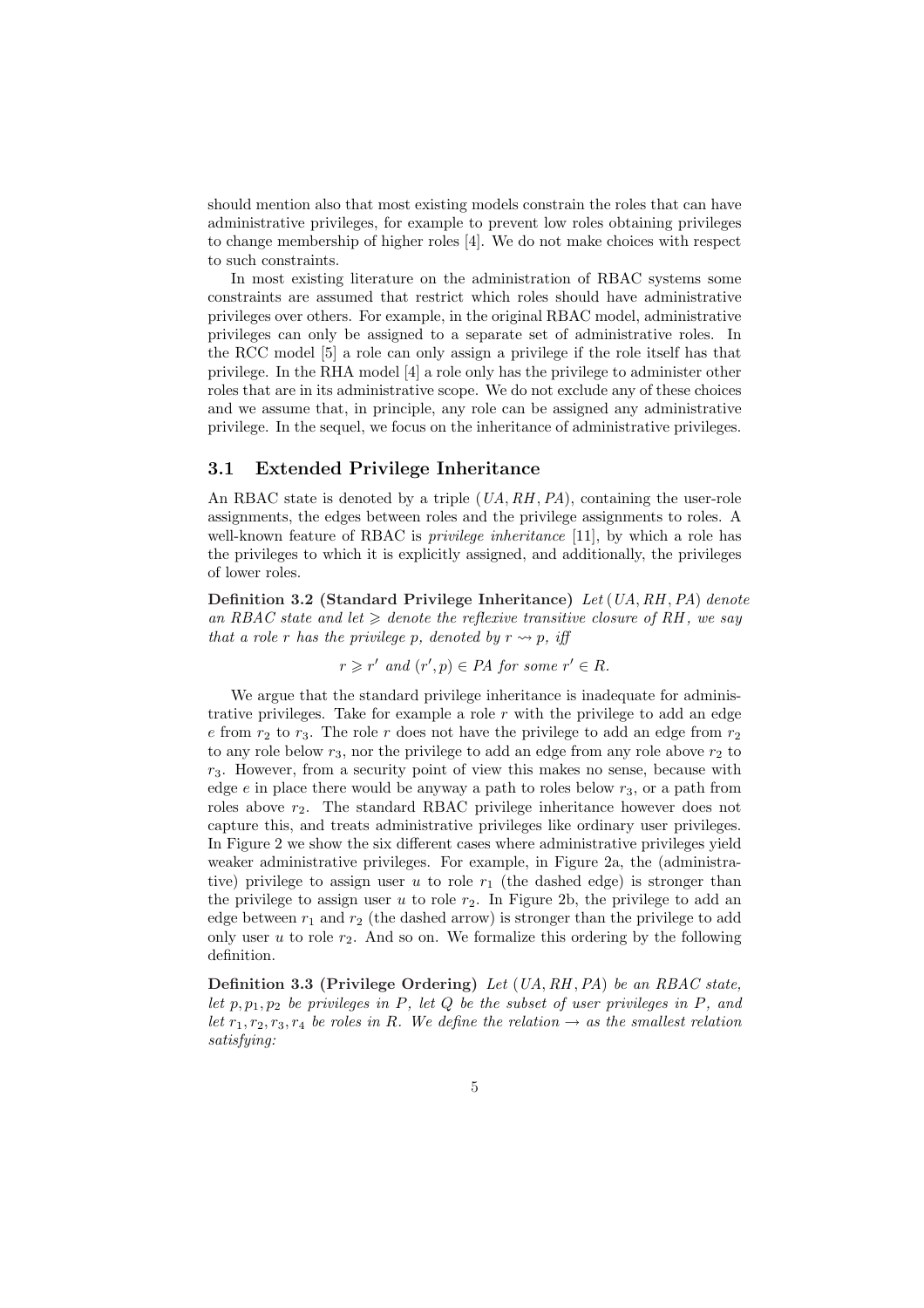

Figure 2: The right to add the dashed edge is stronger than the right to add the dotted edge.

- 1.  $p \rightarrow p$ , if  $p \in Q$
- 2. addUser $(u, r_1) \rightarrow addUser(u, r_2)$ , if  $r_1 \ge r_2$
- 3. addEdge( $r_1, r_2$ )  $\rightarrow$  addUser( $u, r_3$ ), if  $r_2 \ge r_3$  and  $(u, r_1) \in UA$
- 4.  $addEdge(r_2, r_3) \rightarrow addEdge(r_1, r_4), \text{ if } r_1 \geq r_2 \text{ and } r_3 \geq r_4$
- 5.  $addEdge(r_2, r_3) \rightarrow addPrivilege(r_1, p_2), if r_1 \geq r_2, r_3 \geq r_4, (r_4, p_1) \in PA$ and  $p_1 \rightarrow p_2$
- 6. addPrivilege $(r_2, p_1) \rightarrow addPrivilege(r_1, p_2),$  if  $r_1 \ge r_2$  and  $p_1 \rightarrow p_2$

The ordering  $\rightarrow$  is both reflexive and transitive.

The ordering of privileges yields an extension of the standard privilege inheritance relation.

Definition 3.4 (Extended Privilege Inheritance) Let (UA, RH ,PA) be an RBAC state, let r be a role in R and p be a role in P, and let  $\rightsquigarrow$  denote the standard privilege inheritance, reported in Definition 3.2. We say that the extended privilege inheritance  $r \leftrightarrow^* p$  holds iff

$$
r \rightsquigarrow p'
$$
 and  $p' \rightarrow p$ , for some  $p' \in P$ .

The extended privilege inheritance relation is useful because it allows users, with administrative privileges, to be implicitly authorized for weaker administrative privileges. Thereby, it gives administrative users the possibility to perform safer administrative operations than the ones originally allowed. We now give a practical example of its usage.

Example 3.5 (Visiting Researcher) Charlie, the security administrator, gives the staff the privilege to add visiting researchers to the staff role. There is also a role below staff called wifi, with the privilege to use the wireless network. Alice is a visiting researcher and Bob is a member of the staff. Alice only needs access to the wifi network, so Bob would like Alice to use the wifi role. Charlie (who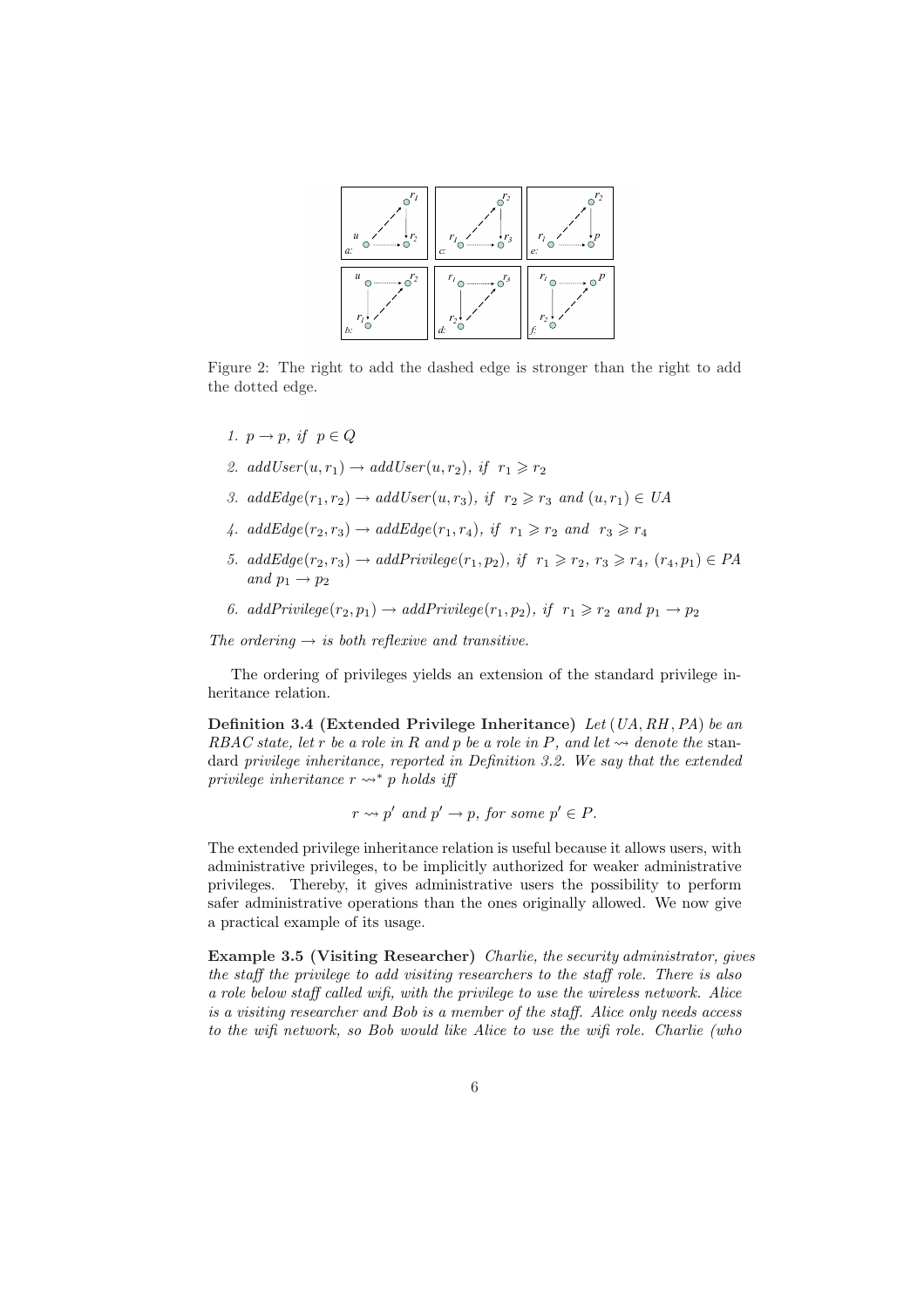

Figure 3: A practical example of the use of the extended inheritance relation.

just left) did not provide this privilege explicitly to the staff. This scenario is illustrated in Figure 3.

In the standard RBAC model, Bob can only assign Alice to the staff role. Given the fact that Alice only needs wifi access, Bob urges Alice to apply the principle of least privilege, and to activate only the wifi role. However, Bob can only hope that Alice does so. With the extended privilege inheritance relation Bob can assign Alice to the wifi role because of his privilege to add users to the staff role. In a way, instead of preaching the principle of least privilege to Alice, Bob applies it for her.

#### 3.2 Tractability

Now we address a practical issue. We prove that the extended privilege inheritance relation (Definition 3.4) is tractable. Since the full set  $P$  of privileges is infinite, this result is not immediate. For instance, a naive forward search does not necessarily terminate (see below). The proof also indicates how a decision algorithm, deciding which privileges are to be given to which roles, can be implemented at an RBAC security monitor.

First notice that since  $RH$  and  $PA$  are finite sets, the standard privilege inheritance  $\rightsquigarrow$  is decidable. To show how to decide whether  $r \rightsquigarrow^* p$ , we first prove that there is an algorithm that can decide, whether  $p \rightarrow q$ , for any p, q in P.

Lemma 3.6 (Decidability of the Ordering Relation) Given an RBAC state S, and two privileges p, q, it is decidable whether  $p \rightarrow q$ .

Proof 1 The proof is by structural induction over q.

The base cases are when q is not of the form  $addPrivileq(\ldots)$ . We show that for the three base cases  $p \rightarrow q$  is decidable:

- Either q is a user privilege from Q. In this case  $p \rightarrow q$  holds only when  $p = q$  (see rule (1) in Definition 3.4).
- Or q is of the form addUser $(.,.)$  in which case only rule  $(2)$  needs to be checked, which has finite premises.
- Or q is of the form  $addEdge(.,.),$  in which case the rules (2) and (3) of Definition 3.3 need to be checked. Both have finite premises.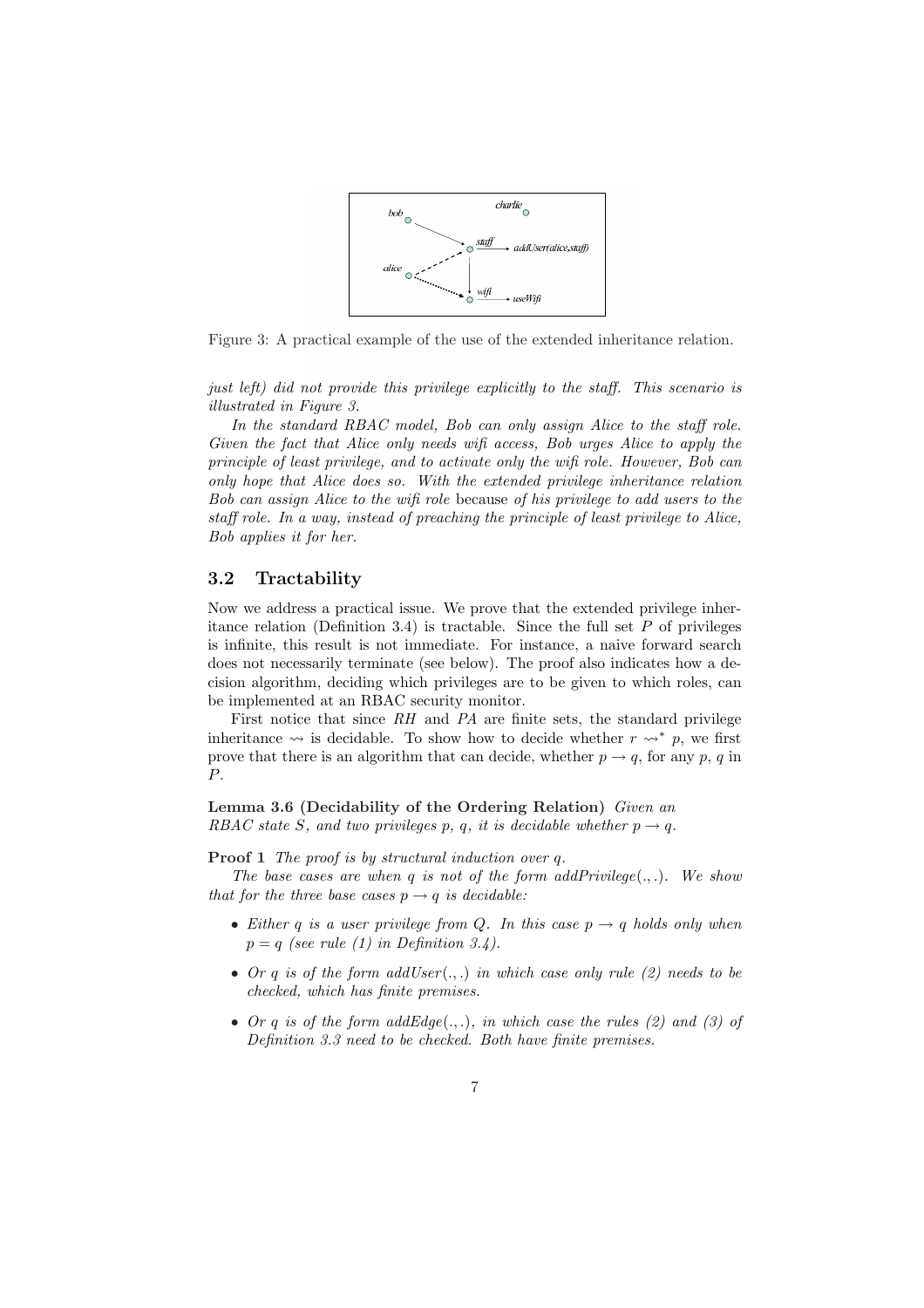For the induction step, suppose that q is addPrivilege( $r', q'$ ), for some role  $r'$ and privilege q'. Now,  $p \rightarrow q$  can only hold if either p is of the form addEdge(...) and the premises of rule (5) holds, or p is of the form addPrivilege(...) and the premises of rule (6) holds. In both cases, the premises are decidable, either because they are finite, or because the induction hypothesis is applicable (in  $p' \rightarrow q'$ , q' is structurally smaller than q, regardless of p').

#### Theorem 3.7 (Decidability of Extended Privilege Inheritance)

Given an RBAC state, a role  $r$  and a privilege  $p$  in  $P$ , there is an algorithm to determine whether  $r \rightsquigarrow^* p$ .

**Proof 2** The standard privilege inheritance  $\rightsquigarrow$  is decidable, yielding a finite set of privileges  $p'$  inherited by r. Now for each privilege  $p'$  we need to check whether  $p' \rightarrow p$ . This was shown to be decidable in the previous lemma.

We now give an example of how the above described procedure can be used in practice.

#### Example 3.8 Consider Example 3.5 again.

Can Bob assign Alice to the wifi role? We have to check that the role staff inherits the privilege addUser (alice, wifi). Using the first part of Definition 3.4, one finds that the staff role has the privilege addUser (alice, staff). Now we should decide whether

 $addUser(alice, staff) \rightarrow addUser(alice, wif).$ 

This follows trivially from the first rule of Definition 3.3.

To give a more involved example, suppose that the system administrator Charlie has the privilege  $addPrivate(staff, addUser(alice, staff))$ . Can Charlie also give the staff role the privilege addUser(alice, wifi)? We have to check whether

 $addPrivilege(staff, addUser(alice, staff)) \rightarrow$  $addPrivileae(staff, addUser(alice, wifi)).$ 

This is indeed the case by using rule  $(6)$  first, and then rule  $(2)$ .

Now, for the sake of exposition, let us remove the edge between the staff and the wifi role. Let us show how to determine that the previous relation does not hold: Only rule (6) applies, in which case we must decide whether  $addUser(alice, staff) \rightarrow addUser(alice, wif).$  This is a base case of the induction described in the proof of Lemma 3.6: Only rule (2) remains to be checked and than we can conclude that it does not hold.

It could be useful to find all the privileges  $p'$  weaker than a given p. However, in some cases the set of all privileges  $p'$  weaker than a given privilege  $p$ , is infinite. For the interested reader, we give an example of this in the appendix.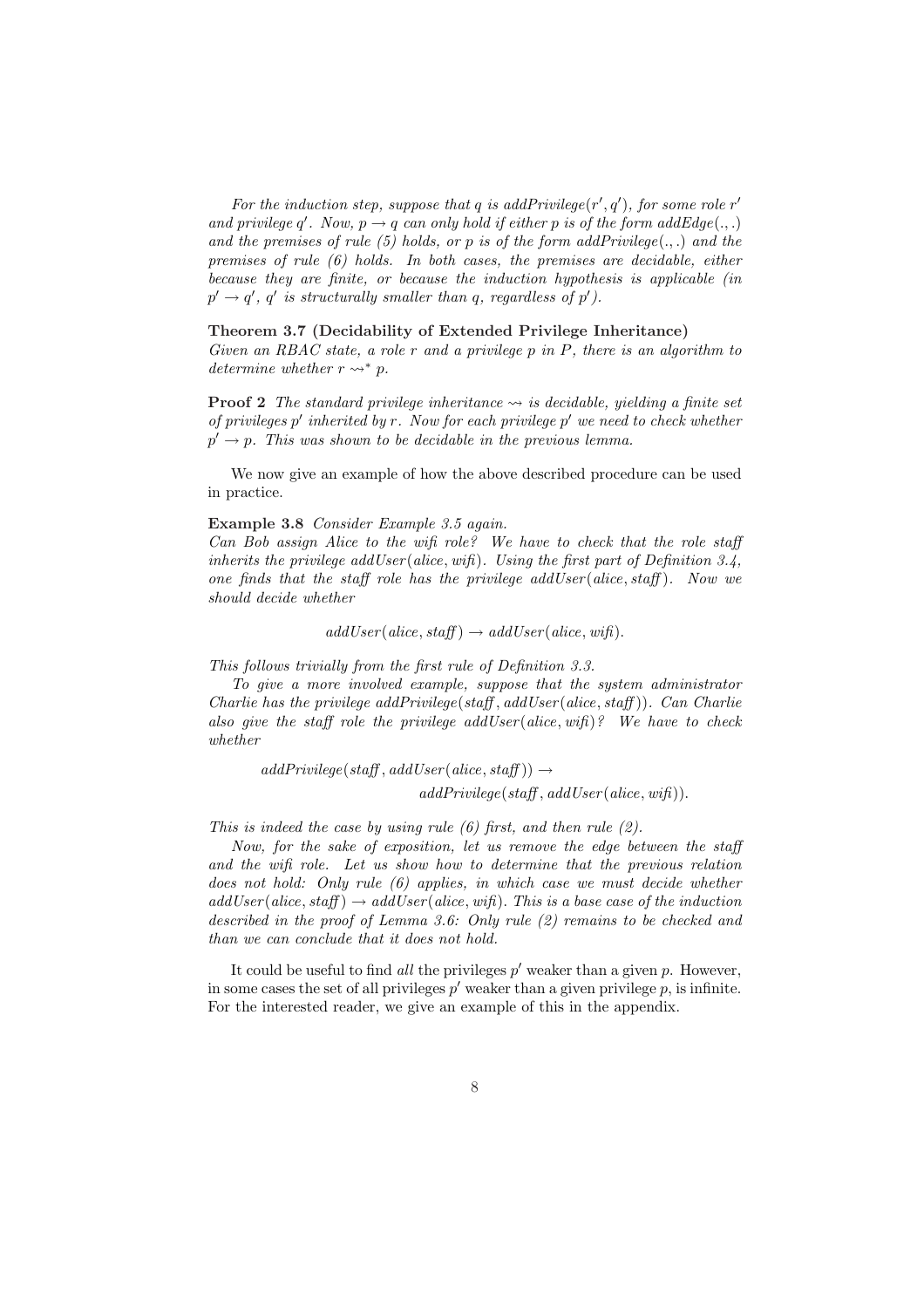### 4 Related Work

The problem of administration of an RBAC system was first addressed by Sandhu et al. [11]. Later, numerous articles have been published extending or improving the administration model proposed there [2, 3, 4, 5, 10, 13, 14, 15]. We discuss some of them.

Barka et al. [2] distinguish between original and delegated user role assignments. Delegations are modeled using special sets, and different sets are used for single step and double step delegations (which must remain disjoint). A function is used to verify if membership to a role can be delegated. Privileges can also be delegated, provided they are in the special set of delegatable privileges belonging to the role. In their work, each level of delegation requires the definition of tens of sets and functions, whereas in our model administrative privileges, of an arbitrary complexity, are simply assigned to roles, just like the ordinary privileges. The PDBM model [15] defines a cascaded delegation. This form of delegation is also expressible in our grammar. In the PDBM model, however, each delegation requires the addition of a separate role, whereas, in our model the privileges for delegations are assigned to roles just as the ordinary privileges. It is not required to add any additional roles.

A number of proposals define general constraints on the administrative privileges. For example, the constraint that a user must first have a privilege, before being allowed to delegate it to other users. Note that, as mentioned earlier, in this paper no particular choice is made with respect to such constraints. Zhang et al. [14] implement rule based constraints on delegations. They demonstrate their model using a Prolog program. Basically, they analyze the properties of a centralized RBAC system, focussing on so-called separation of duty policies. Crampton  $[4]$  defines the concept of administrative scope. Basically a role r is in the scope of a role  $r'$  if there is no role above  $r'$  that is not below r. They show how administrative scope can be used to constrain delegations to evolve in a natural progression in the role hierarchy. Bandman et al. [1] use a general constraint language to specify constraints on who can receive certain delegations. A more complex issue (another type of constraint) is the transfer of delegations [3]. Here the delegator looses the right it is delegating. Such delegations may be useful in practice, and we are interested to see how they can be implemented in our model.

Role-based trust management systems [6, 7, 8, 12] and distributed certificate systems, such as SDSI [9], are related lines of research. In these systems, a number of agents exchange security statements. Specifically, agents may make hierarchies similar to those in RBAC, simply by uttering certain security statements. In such models it is often assumed that users are free to utter security statements, while the focus is on wether to trust such statements (typically by some trust calculation by the receiver). In the RBAC setting however this assumption is very inappropriate. Statements changing the RBAC hierarchy should not be uttered by users, unless they have the explicit privilege to do so. Despite this difference, our result does apply also to role-based trust management models. The extended privilege inheritance relation would then correspond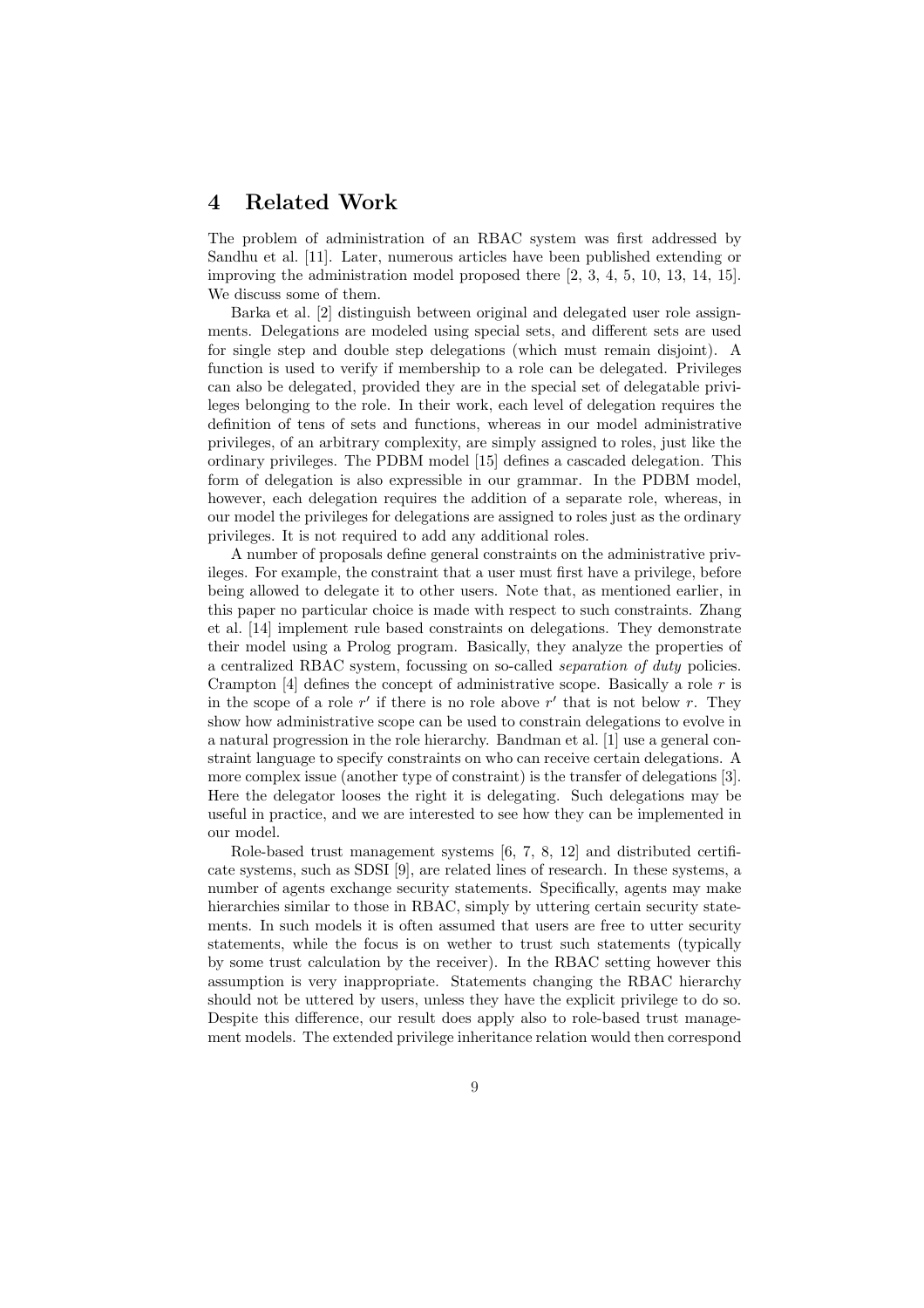to the notion of refinement of policies or trust statements.

## 5 Conclusion

With this work we make a contribution to the design of flexible administration models for RBAC. Flexible administration is important to cut the cost of maintenance and to enable the RBAC system to adapt to changing circumstances. Concretely, our contribution is an extension of the standard RBAC privilege inheritance relation. We defined an ordering on administrative privileges, that enabled us to extend the standard privilege inheritance relation in the natural way. This means that if a user has a particular administrative privilege, then she is also implicitly authorized for weaker administrative privileges. We showed that this relation is tractable. Our extension can be seen as an application of the principle of least privilege at the level of administration.

Flexibility of management is an important requisite when deploying access control systems in practice. For example, discretionary access control systems are widely used because they are so flexible. RBAC on the other hand is less flexible, but it can be used to implement also mandatory security policy (for instance like in the Bell LaPadula model). To allow for a more flexible management, we extend the standard RBAC privilege inheritance. Basically, users with administrative privileges can also use *lesser* administrative privileges. Our extension can be seen as an application of the principle of least privilege to administration.

Of course, the definitions of the RBAC state can be chosen such that the extended and the standard inheritance relation yield the same result. In most cases however this is cumbersome. For example, the dotted edge in Figure 3 could also be explicitly added as an administrative privilege for the staff role. However, when the edge between the staff role and the wifi role is removed, then this makes no sense anymore. This kind of dependencies may complicate changing the role-hierarchy. Such repetitive definitions are not needed, when using the extended privilege inheritance.

Finally, a number of improvements and additions can be made. We do not express privileges such as  $\forall r \cdot addEdge(r', r)$ , which may be useful in practice, but we believe that special care is needed to deal with quantifiers. Finally, as we do not make a particular choice regarding constraints on the administrative privileges, it would be interesting to investigate how our results can be combined with, for example, the work by Crampton and Loizou [4] or that of Bandmann et al. [1].

### Acknowledgements

Marnix Dekker was funded by TNO and SenterNovem through the Dutch IOP Gencom project PAW. Jan Cederquist was funded by the Dutch NWO Account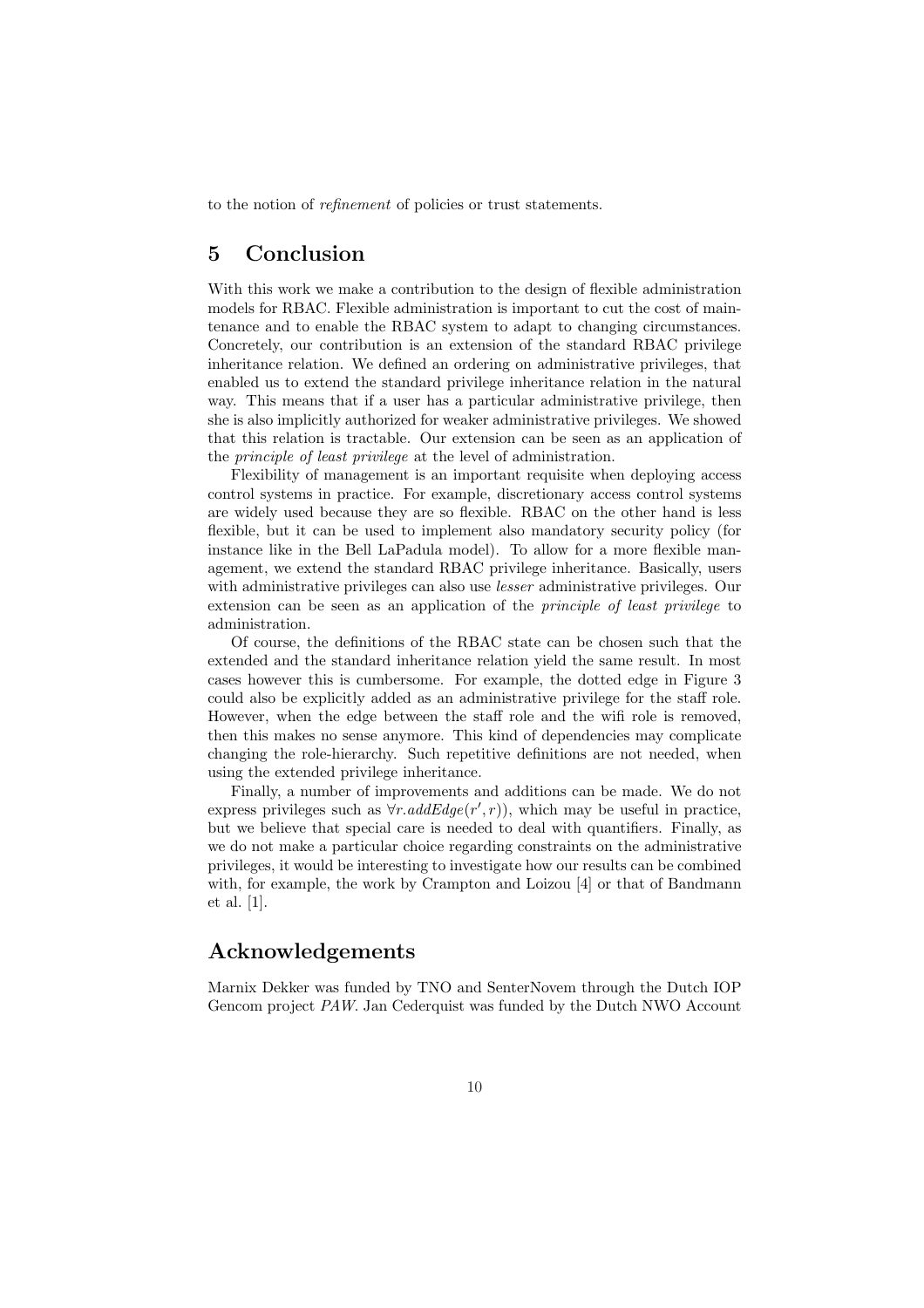project and partially, while at SQIG-IT IST TU Lisbon, supported by the Portugese FEDER/FCT project QuantLog POCI/MAT/55796/2004.

### References

- [1] O. L. Bandmann, B. Sadighi Firozabadi, and M. Dam. Constrained delegation. In M. Abadi and S. M. Bellovin, editors, Proc. of the Symp. on Security and Privacy (S&P), pages 131–140. IEEE Computer Society Press, 2002.
- [2] E. Barka and R. S. Sandhu. Framework for role-based delegation models. In J. Epstein, L. Notargiacomo, and R. Anderson, editors, Annual Computer Security Applications Conference (ACSAC), pages 168–176. IEEE Computer Society Press, 2000.
- [3] J. Crampton and H. Khambhammettu. Delegation in role-based access control. In D. Gollmann and A. Sabelfeld, editors, Proc. of the European Symp. on Research in Computer Security (ESORICS), LNCS, pages 174– 191. Springer, Berlin, 2006.
- [4] J. Crampton and G. Loizou. Administrative scope: A foundation for rolebased administrative models. Transactions on Information System Security (TISSEC), 6(2):201–231, 2003.
- [5] D. F. Ferraiolo, D. R. Kuhn, and R. Chandramouli. Role-based Access Control. Computer Security Series. Artech House, 2003.
- [6] T. Jim. SD3: A trust management system with certified evaluation. In R. Needham and M. Abadi, editors, Proc. of the Symp. on Security and Privacy (S&P), pages 106–115. IEEE Computer Society Press, 2001.
- [7] N. Li, J. Mitchell, and W. Winsborough. Design of a role-based trustmanagement framework. In M. Abadi and S. M. Bellovin, editors, Proc. of the Symp. on Security and Privacy (S&P), pages 114–130. IEEE Computer Society Press, 2002.
- [8] N. Li, W. H. Winsborough, and J. C. Mitchell. Distributed credential chain discovery in trust management: extended abstract. In P. Samarati, editor, Proc. of the Conf. on Computer and Communications Security (CCS), pages 156–165. ACM Press, 2001.
- [9] R. L. Rivest and B. Lampson. SDSI A simple distributed security infrastructure. Presented at CRYPTO'96 Rump session, 1996.
- [10] R. S. Sandhu, V. Bhamidipati, and Q. Munawer. The ARBAC97 model for role-based administration of roles. Transactions on Information and System Security (TISSEC), 2(1):105–135, 1999.